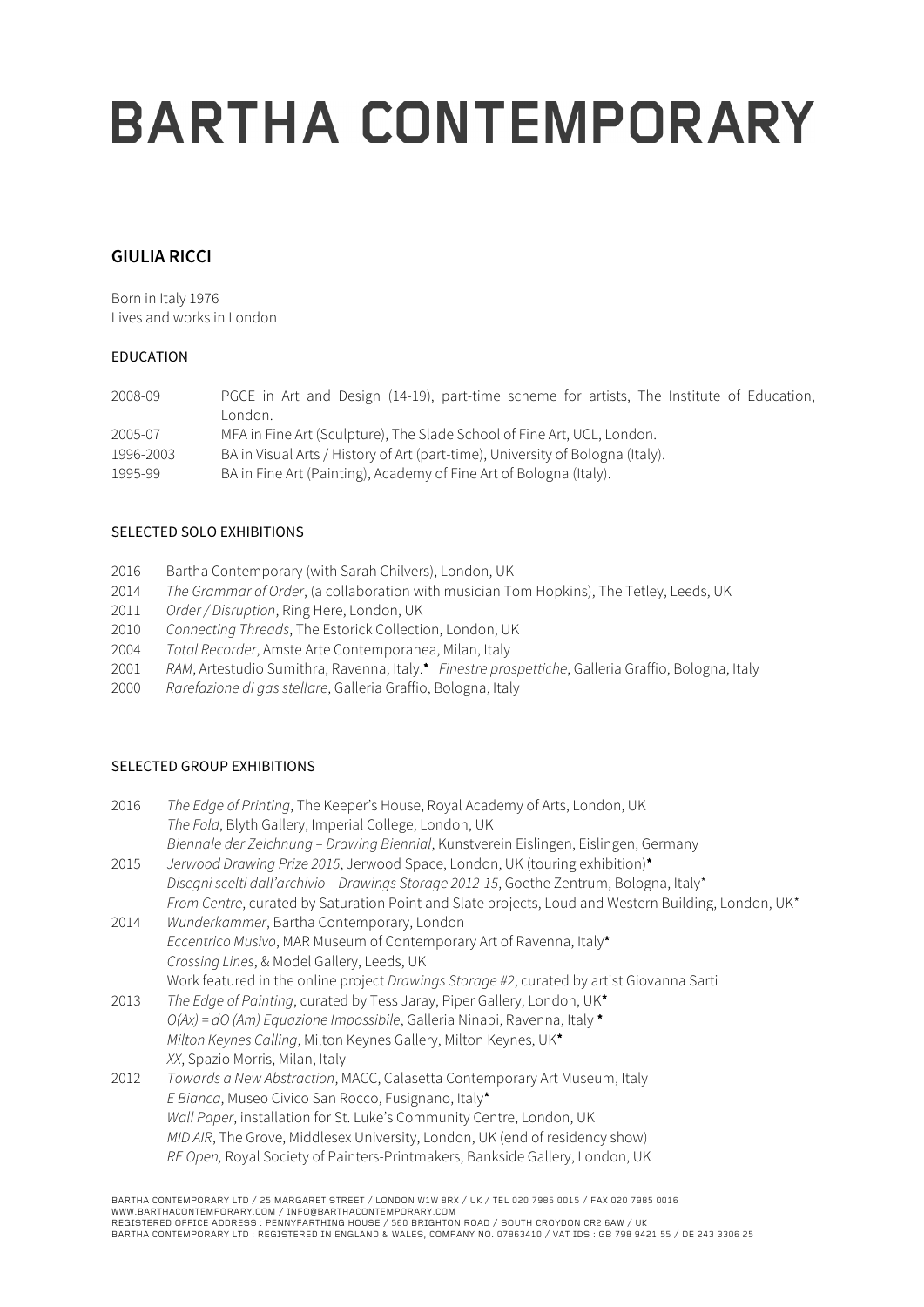## **BARTHA CONTEMPORARY**

### SELECTED GROUP EXHIBITIONS (CONTINUED)

| 2012 | Summer Exhibition 2012, Royal Academy of Arts, London, UK*                                        |
|------|---------------------------------------------------------------------------------------------------|
|      | London - Berlin, Anschlussel, Centre For Recent Drawing, London, UK                               |
| 2011 | Ghosts of Gone Birds, The Rochelle School, London.* Surface Tension, Tokarska Gallery, London, UK |
|      | London - Berlin, Anschlussel, Fruehsorge Contemporary Drawings, Berlin, Germany                   |
|      | Jerwood Drawing Prize 2011, Jerwood Space, London, UK (touring exhibition)*                       |
|      | Pinta, (with Galeria Matilde Bensignor, Buenos Aires), Earls Court Exhibition Centre, London, UK  |
|      | Summer Exhibition 2011, Royal Academy of Arts, London, UK                                         |
|      | Creekside Open 2011 (selected by Dexter Dalwood), APT Gallery, London, UK                         |
| 2010 | Satus, Spazio Morris, Milan, Italy*                                                               |
|      | Jerwood Drawing Prize 2010, Jerwood Space, London, UK (touring +-exhibition)*                     |
|      | Ludlow Summer Exhibition, Ludlow College, Ludlow, UK*                                             |
|      | The Market Estate Project, curated by Tall Tales, London, UK                                      |
| 2009 | Outcasting (Season 12), online video and film project curated by Michael Cousin                   |
|      | Amuse Bouche, The Two Jonnies' Project Space, London, UK                                          |
| 2008 | Salon08 Matt Roberts Arts, VINEspace, London.*                                                    |
| 2007 | MA/MFA Degree Show, The Slade School of Fine Art (UCL), London                                    |

#### AWARDS, COMMISSIONS AND RESIDENCIES

- 2015 *The Grammar of Orientation*, large-scale permanent artwork, commissioned by Modus Operandi, on behalf of The Crown Estate, for Q2 Air Street, London W1 Jerwood Drawing Prize 2015, shortlisted
- 2014 *The Grammar of Order*, installation created in collaboration with Tom Hopkins for The Tetley, Leeds, commissioned by Pavilion and Recon Festival, with the support of Arts Council England
- 2013 Commission for a series of prints, VITA apartments, The Chapel (Grade II listed building), Liverpool
- 11-12 Artist in residence, Middlesex University and MoDA (Museum of Domestic Design and Architecture at Middlesex University), London
- 2011 Jerwood Drawing Prize 2011, shortlisted
- 2010 Jerwood Drawing Prize 2010, shortlisted
	- Artist in residence, The Estorick Collection, London
- 2009 Artist in residence/mentor, iGEM Project, UCL Department of Biochemical Engineering, London Artist in residence, The London Library, London
	- Commission for wall painting, Cubitt Education Studio 2, London
- 2007 Duveen Travel Award to Iran and Turkey, The Slade School of Fine Art, UCL
- 2006 *Research Images As Art* competition, University College London (awarded first prize) AHRC grant (Professional Preparation Master's Scheme) to complete MFA at the Slade Commission for the design of the annual Christmas card, The Slade School of Fine Art
- 1999 Socrates-Erasmus Scholarship for five months at Birmingham Institute of Art & Design, UK